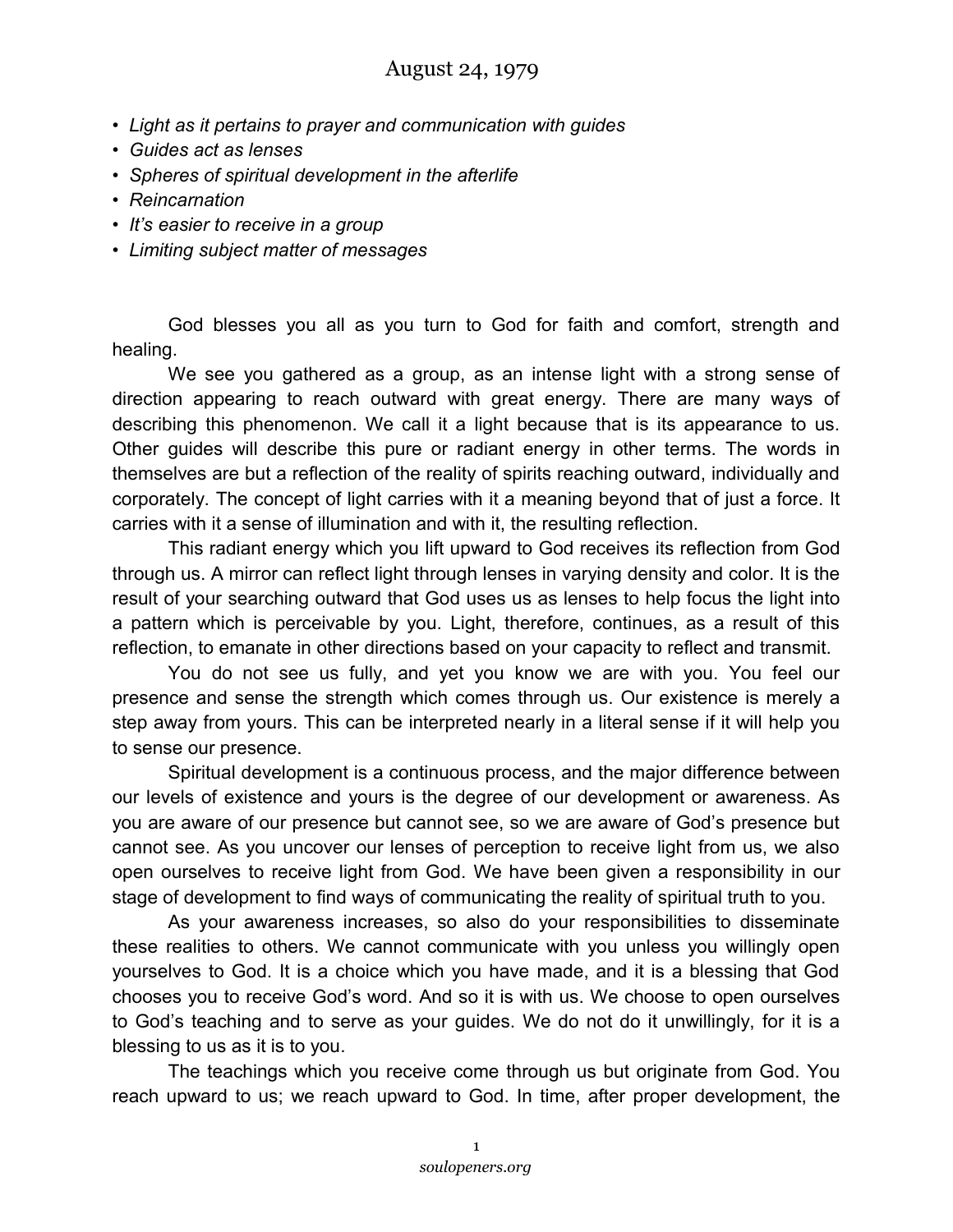progress of the soul moves to levels of attention or concern which we call spheres. The nature of activity in these upper levels is on a more purely spiritual direction of enlightenment and is less associated with earthly growth. But at the first sphere and the preliminary plane our awareness and concerns relating to the physical life are more intense. It is much like the magnetic attractions which diminish as the distance is increased. In terms of spiritual development, the increasing distance is not a physical one. It is one of consciousness or attention to the radiating power of God.

For us, at times, communication with those in an earthly life is more difficult, just as at times your communication proceeds easily for both of us. You remark about the difficulty of your written message, and you expressed the feeling that it was due to the presence of so much external stimuli. That is in part true, but it is also important to realize that the greater the light which you emit, the stronger the reflection will be. When several are gathered prayerfully, opening themselves to God, the light is stronger than solitary prayer. It is for this reason that you find messages received in a group to be more encompassing than those received alone, for it is easier for us to transmit a powerful reflection than one whose brightness is somewhat less.

There are many concerns and questions voiced and silently posed, and it is best, we feel, for your purposes to devote your attention to one, or in some cases, two concerns. It is easier for you to focus your attention on one object observing its properties than it is a field of objects. As you lift your prayers with a sense of unified effort, you will find that you will gain deeper knowledge of that which concerns you when the concerns are not so varied.

It is also important for you to realize that we are empowered to transmit that which God communicates through us. Your sense of urgency and God's sense of time are frequently different. However, the expression of those concerns or questions is important, and in God's time they will be answered. It is not always right that those of you in an earthly life receive immediate gratification of your earthly desires. That is also true when applied to your search for spiritual truths. There have been times in the past and there will be many times in the future when the subject of these messages will be different from your expectations. That is not because God does not hear your prayers but that in God's infinite wisdom there is more pressing business to attend to through the means of such communion.

There has been much written and spoken about reincarnation, and you are aware that our sole purpose in your lives is to help you to make a decision in the future about the spiritual course of action you wish to pursue. You are also aware that numerous individuals are unaware of spiritual truths, and for them the period of decision is a traumatic one, for they are not necessarily evil, but they do not have the benefit of prior instruction. It is not for us to say what percentage chooses to move forward and what percentage prefers to remain tied to some aspect of earthly life. But for those who do move forward by choice, the development of their souls by necessity occurs in a